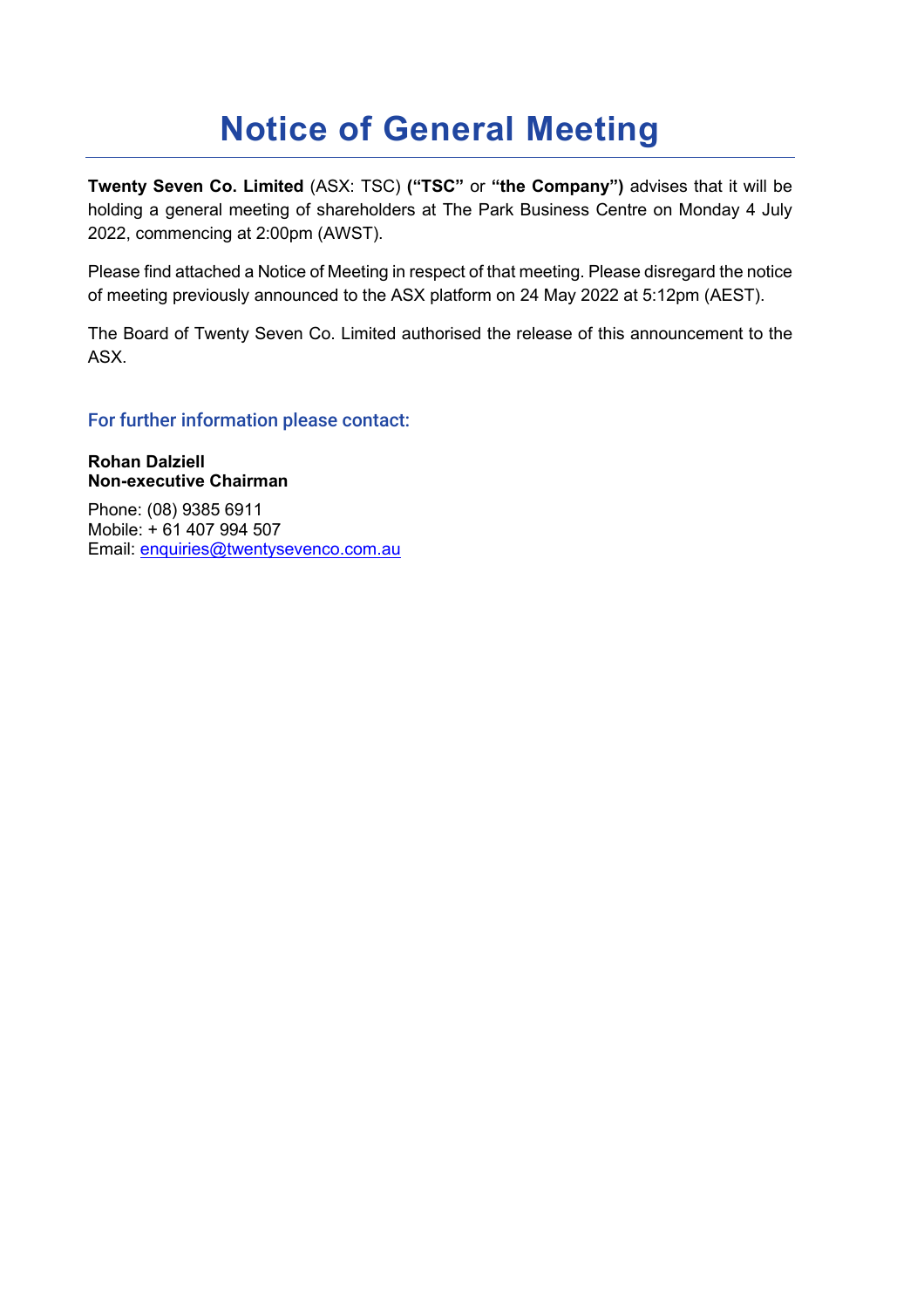## About Twenty Seven Co. Limited

Twenty Seven Co. Limited (ASX: TSC) is an ASX-listed explorer. TSC's Australian assets comprise two tenure groupings detailed briefly as follows:

#### WA Archaean Gold assets:

- **Mt Dimer Project:** is made up of mining lease M77/515 and exploration license E77/2383. The project is highly prospective for Archean gold. The recent soil geochemical sampling undertaken over the exploration license to the west of the MDML shows the potential for further mineralisation to be defined within the greater project area.
- **Yarbu Project:** This project is located on the Marda Greenstone belt  $\sim$  80km to the northwest of the Mt Dimer Project. Yarbu consists of three exploration licenses (E77/2442, E77/2540 and E77/2539) which cover approximately 223sq km and are highly prospective for Archean gold deposits.
- **Rover Project:** TSC's 100% owned Rover project is located near Sandstone in a base metals and gold mineral rich area associated with Archean greenstone belts. Rover Project is a large 460sqkm tenure package covering two linear Archean greenstones, with a combined length of around 160km. Historically the area is underexplored and is currently undergoing a resurgence in exploration.

### NSW Iron Oxide-Copper-Gold and tin assets:

- **Midas Project:** is prospective for Iron Oxide Copper Gold (IOCG) and is located 40km NE of Broken Hill.
- **Perseus Project:** is prospective for Iron Oxide Copper Gold (IOCG) and historically has been underexplored and is located ~50km west of Broken Hill.
- **Trident Project:** is prospective for Iron Oxide Copper Gold (IOCG) and tin and is located ~35km north-east of Broken Hill.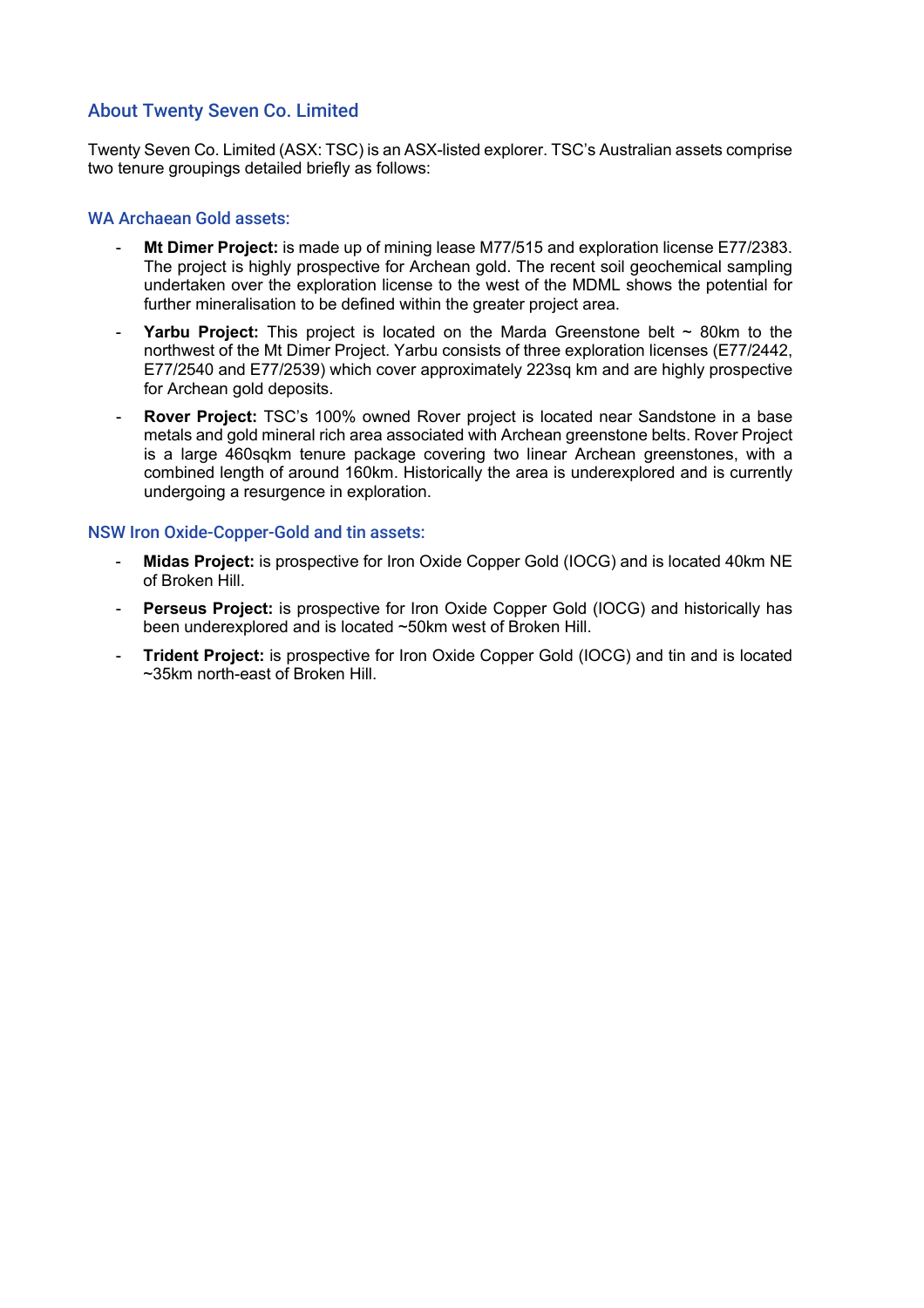# **TWENTY SEVEN CO. LIMITED**

## **ACN 119 978 013**

# **NOTICE OF MEETING BOOKLET**

# **INCORPORATING BOARD STATEMENT, NOTICE OF MEETING, EXPLANATORY STATEMENT, MEMBERS' STATEMENT AND PROXY FORM**

Notice is given that a General Meeting of the Company will be held as follows:

**TIME:** 2:00pm (AWST).

**DATE:** Monday, 4 July 2022.

**PLACE:** The Park Business Centre, 45 Ventnor Avenue, West Perth WA 6005

# **The Board of Twenty Seven Co. Limited recommends that all Shareholders vote, and will be voting all the Shares they hold:**

# **AGAINST all five Resolutions\***

**\*** As Resolutions [4](#page-6-0) an[d 5](#page-6-1) relate to the removal as a Director of Mr Rohan Dalziell and Mr Mark Burchnall (respectively), Mr Dalziell abstains from giving a recommendation on Resolutio[n 4](#page-6-0) and Mr Burchnall abstains from giving a recommendation on Resolutio[n 5.](#page-6-1)

*As this is an important document that requires your immediate attention, please read it carefully and in its entirety. If you do not understand it please consult your professional advisors.*

*If you are unable to attend the General Meeting, please complete the proxy form enclosed and return it in accordance with the instructions set out on that form.*

*If you have questions about the Meeting or the Resolutions to be voted on, please contact the Company on +61 8 9385 6911 or [enquries@twentysevenco.com.au.](mailto:enquries@twentysevenco.com.au)*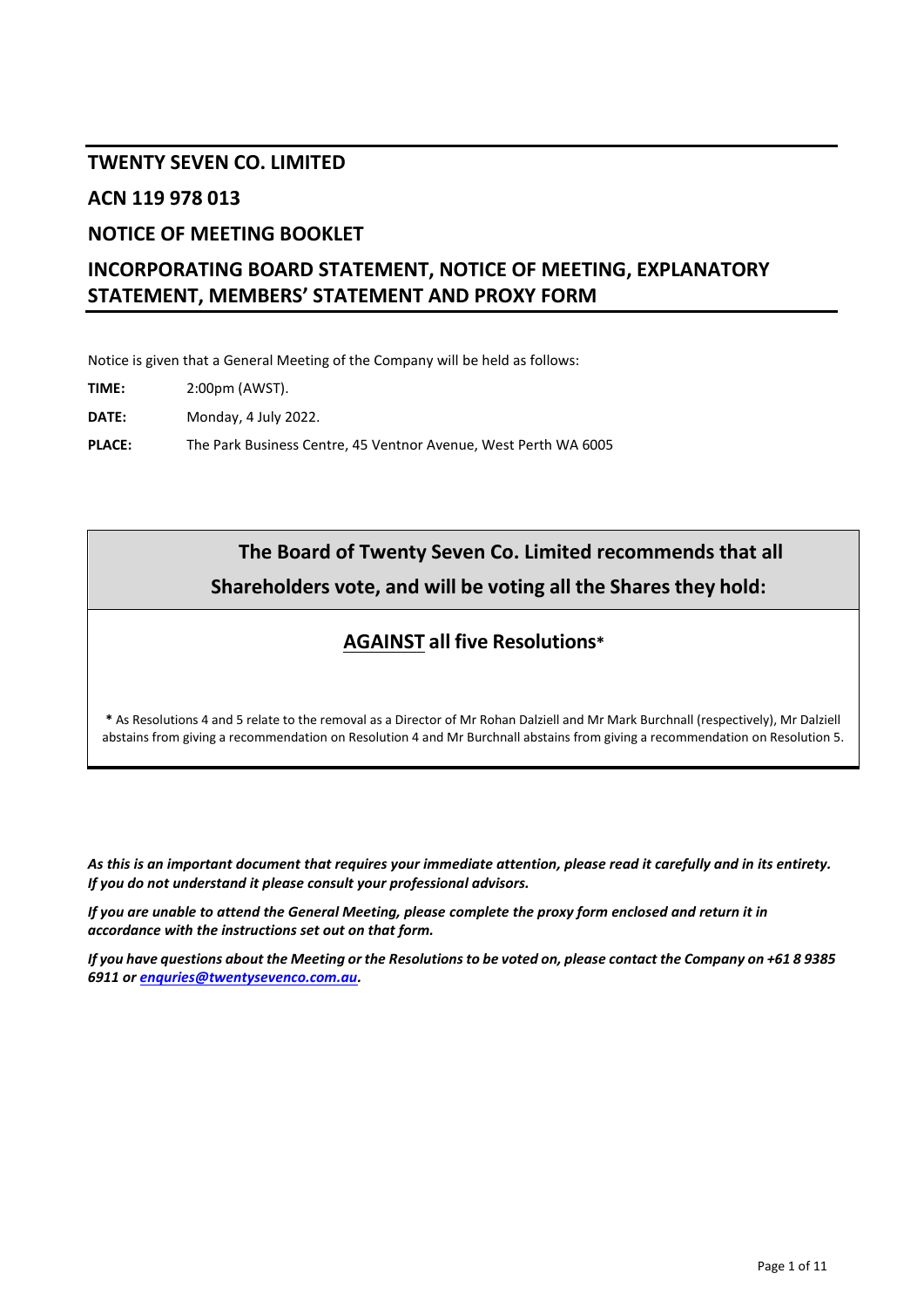#### **BOARD STATEMENT**

#### The following statement is provided by the Board in response to the meeting request provided by the Requisitioning Shareholders.

#### Dear fellow Shareholders

On 28 April 2022, your Board received a notice under section 203D of the Corporations Act (**Act**) from Regional Management Pty Ltd (a company in respect of which Mark Victor Caruso is the sole shareholder, director and company secretary) and other parties associated with Mr Caruso (collectively, **Requisitioning Shareholders**), indicating their intention to propose resolutions to remove two of your Directors, Mr Rohan Dalziell and Mr Mark Burchnall, from the Board. On 5 May 2022, the Requisitioning Shareholders delivered a further notice to the Board under section 249D of the Act, requesting the Board to convene a Shareholder meeting to consider the five Resolutions set out in this Notice (**Board Control Resolutions**), in respect of which you are being asked to vote.

#### *What do the Board Control Resolutions seek to do?*

The cumulative effect of passing the Board Control Resolutions would be to hand control of your Company to Mr Caruso and his business associates, through their control of TSC at Board level, despite the Requisitioning Shareholders barely holding 5% of the Shares on issue. Notably, the Requisitioning Shareholders have only been Shareholders in TSC since (variously) February or March this year. In other words, Mr Caruso and his business associates appear to have identified an opportunity to seek to take control of your Company cheaply (and without offering any premium to Shareholders, as would ordinarily be the case had they made a proper takeover offer for your Shares), by purchasing the relatively small quantity of Shares necessary to enable them, as the collective holders of a Shareholding of more than 5%, to seek to spill the current Board. Assuming that the Requisitioning Shareholders have acquired their Shareholding at \$0.003 - \$0.004 per Share, their total investment to reach their current Shareholding of 5.02% would equate to approximately \$400,000 – \$530,000 in total. By contrast, as Mr Caruso is likely to be well aware, TSC had cash reserves of approximately \$1.85M as at 31 March 2022 (being the date of its last reported cash balance), in addition to its suite of gold and other mineral projects. If the Board Control Resolutions are successful, you will be handing over to Mr Caruso control of that cash balance, the Company's current projects and its future.

#### *Who are the Requisitioning Shareholders?*

The Requisitioning Shareholders are:

- Mr Caruso's company, Regional Management Pty Ltd;
- Mr Kevin Leo and his wife Mrs Leticia Leo, who are long-time investors in various companies with which Mr Caruso has previously been involved; and
- Gold Terrace Pty Ltd, a company which is (amongst other things) the joint venture partner of Mineral Commodities Limited, a company in respect of which Mr Caruso was formerly the Chairman and CEO, in the Munglinup Graphite Project.

As noted in the *Form 603 - Notice of Initial Substantial Holder* released on 12 April 2022 in relation to TSC, these entities are each associated with one another.

The Board has recently undertaken an analysis of the Company's shareholder register (current as at 6 May 2022) and has identified that various other persons and entities associated with Mr Caruso – including his brother, his nephew and Zurich Bay Holdings Pty Ltd (a company in which Mr Caruso is a director, the company secretary and largest shareholder) – are also Shareholders.

#### *Who are the Proposed Directors?*

The Requisitioning Shareholders are proposing that, along with the removal of Mr Dalziell and Mr Burchnall from the Board, three new directors would be appointed in their place. The proposed appointees are:

- Mr Caruso:
- Mr Robert Downey; and
- Mr David Argyle,

#### (**Proposed Directors**).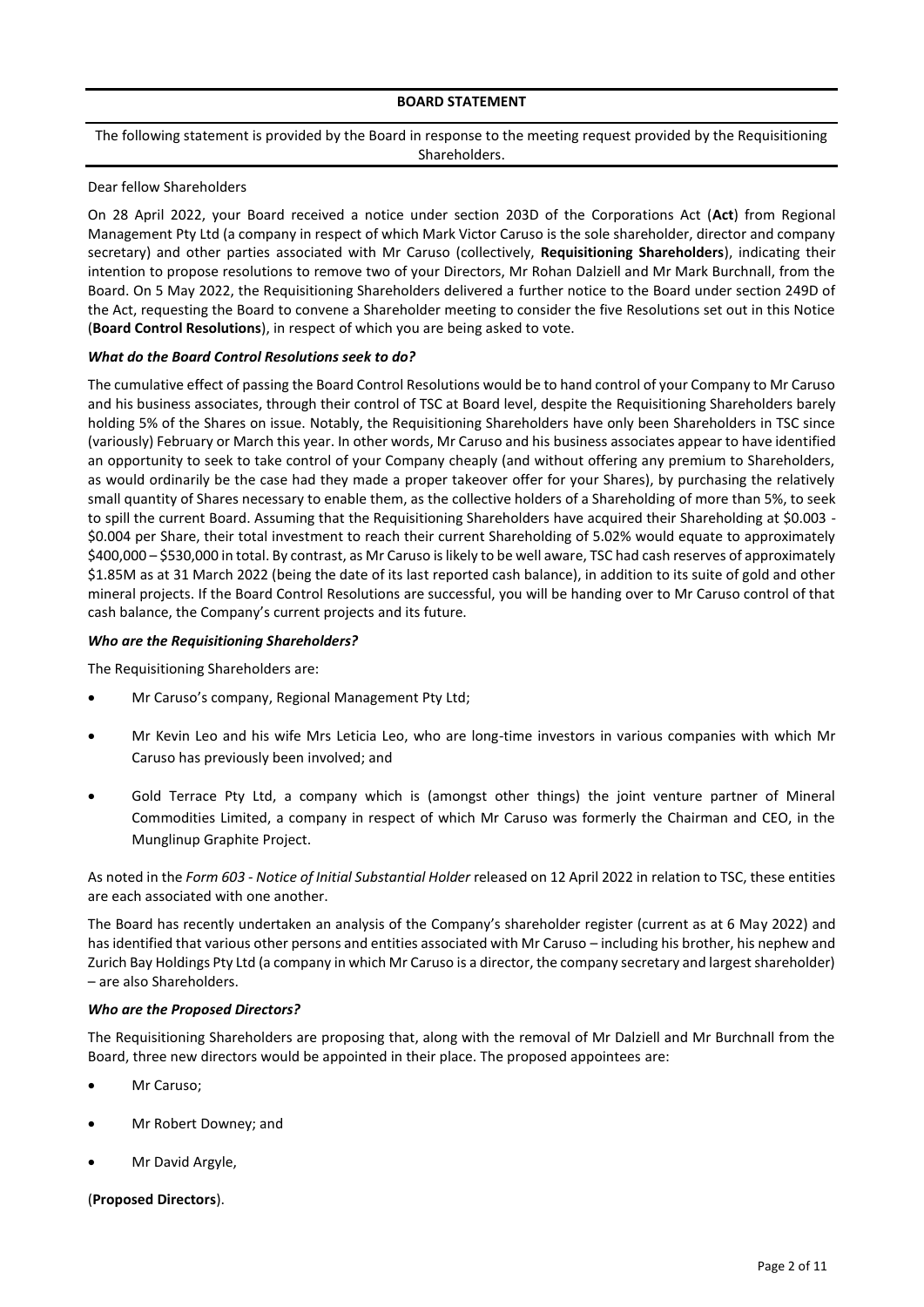Both Mr Downey and Mr Argyle are business associates of Mr Caruso, having on multiple occasions served on boards of the same companies, including:

- Connexion Telematics Limited (Messrs Caruso and Downey);
- Botanix Pharmaceuticals Limited (Messrs Caruso and Argyle); and
- CI Resources Limited (Messrs Caruso and Argyle).

Mr Caruso and Mr Argyle in particular have previous board experience in relation to a number of publicly-listed companies (and, in that regard, there is substantial information in the public domain regarding Mr Caruso in particular which Shareholders may wish to review, in order to better understand his background and previous experience). However, none of them would bring any technical geological qualifications or expertise to the Board – an area of the Company which, as mentioned in the section below, the Board believes needs to be bolstered going forward.

Further, given the connections between the Requisitioning Shareholders and Mr Caruso (on the one hand) and between Messrs Downey and Argyle and Mr Caruso (on the other hand), it appears clear that each of the Proposed Directors are aligned, a situation which is likely to adversely affect the prospect of independent perspectives to be brought to bear regarding issues falling for consideration at Board level.

These matters are particularly relevant in the context of a Board which includes each of the Proposed Directors making decisions about the potential acquisition by the Company of new projects, particularly where those projects have been sourced by Mr Caruso or his business associates.

#### *What is your Board currently doing to add value?*

Your Board wishes to assure you that it is acutely aware that changes need to be made at a number of levels in order to seek to deliver increased value for Shareholders. In that regard, over the last several months your Directors have undertaken a strategic review of TSC's current project portfolio with a view to identifying how best to derive further value from its suite of WA and NSW projects and to balance potential upside against a desire to maintain the Company's comparatively strong cash position in the current volatile equity markets. As you would be aware, we have recently executed an agreement with Rio Tinto Exploration Pty Ltd (**Rio Tinto**) to explore for non-gold minerals on the northern blocks of our Rover Project (**North Rover**), enabling the Company to retain the gold rights within the North Rover area whilst potentially benefiting from up to \$5 million worth of sole-funded expenditure by Rio Tinto, should it choose to proceed and earn an 80% interest in the North Rover non-gold rights. The Board also took the recent decision to terminate the employment of TSC's former CEO and is actively searching for a suitable replacement who can bolster the Company's technical geological skill-set at executive level and can oversee future operations. Finally, as stated in the Company's most recent Quarterly Activities Report, the Board is actively evaluating potential new projects for TSC, both in the precious metals and battery metals space, which might have the potential to add value.

#### *What would the future look like if the Board Control Resolutions are successful?*

It is unclear what Mr Caruso and the Requisitioning Shareholders specifically have in mind for your Company.

When Mr Dalziell and Mr Burchnall originally met with Mr Caruso at his request on 25 March 2022 to discuss his shareholding in and intentions for TSC, Mr Caruso indicated that he had a number of privately-held projects which might potentially be introduced to the Company. However, despite your Directors asking Mr Caruso directly for further information about those projects and indicating that they would be prepared to explore discussions regarding the potential acquisition by TSC of new projects which might have the potential to add value for Shareholders, Mr Caruso declined to provide any further information. Since that time, he has continued to avoid providing any details to the Board as to his plan for the Company should the Board Control Resolutions be successful. As Shareholders will note, the statement which the Requisitioning Shareholders have given to the Company under section 249P of the Act to be mailed-out along with this Notice (**Statement**) similarly contains no definitive information about their, or Mr Caruso's, plans for TSC beyond a generic intention to undertake the same type of strategic review which the Board is already pursuing and to introduce one or more unidentified "advanced" battery or precious metals projects. Notably, whilst the Statement indicates that "*the new board group aims to transform TSC into meaningful mid cap West Australian focused resources Company*" (sic), there appears to be no recognition that the introduction of a substantial/advanced project would likely (at the least) need to be conditional upon Shareholder approval or (potentially) even require a compliance re-listing of the Company on ASX – each of which would likely take several months (even if such a project was identified and was capable of being acquired by TSC on non-dilutive terms). Accordingly, Shareholders have no proper ability at present to understand and make an informed decision about exactly what the Proposed Directors are offering them. Instead, they are being asked to trust that handing over their Company to Mr Caruso and his business associates will offer them a better future than any other alternative.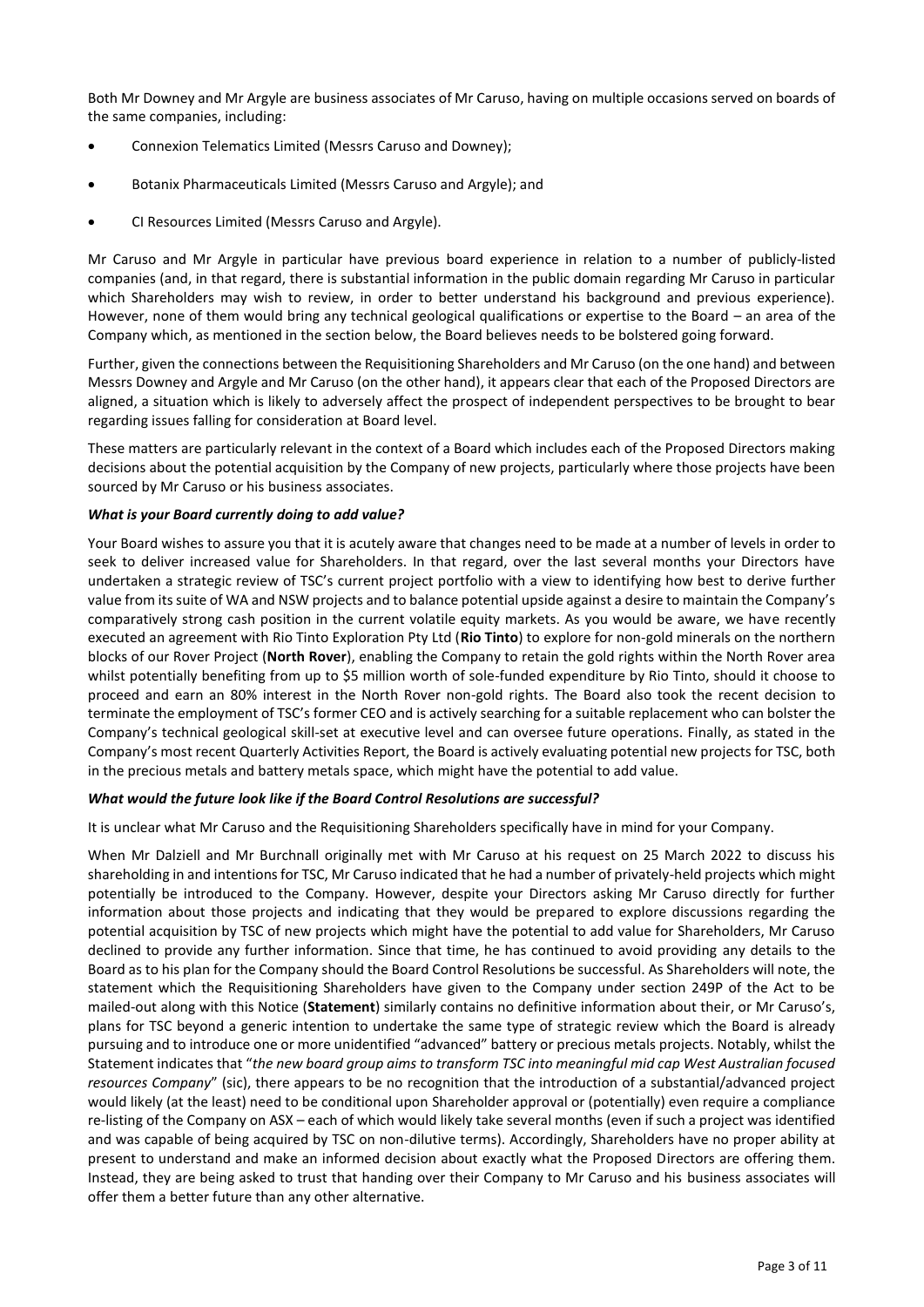Your Directors were not prepared to walk away and leave Shareholders in that position when asked to do so by Mr Caruso. We think that, as the owners of this Company, you deserve more transparency and more information about its future direction. For all of the above reasons, **the Board of Twenty Seven Co. Limited recommends** (other than Mr Dalziell abstaining from making a recommendation on Resolution [4](#page-6-0) and Mr Burchnall abstaining from making a recommendation on Resolution [5\)](#page-6-1) **that all Shareholders vote, and your Directors will be voting all the Shares they hold, AGAINST all five Resolutions.**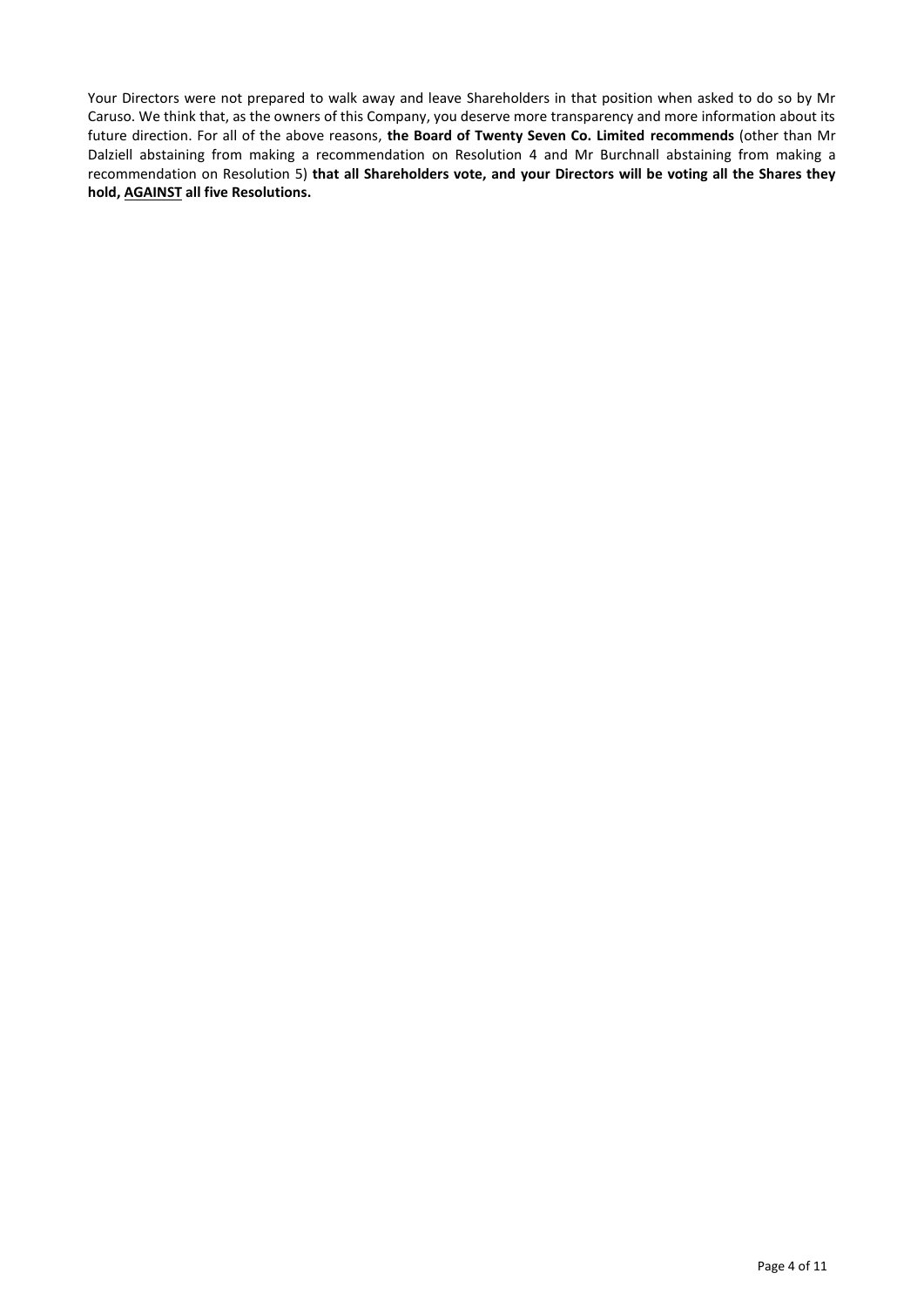#### **INTRODUCTION**

Notice is given that a General Meeting of Shareholders of the Company will be held at The Park Business Centre, 45 Ventnor Avenue, West Perth WA 6005 on Monday, 4 July 2022 at 2:00pm (AWST). The Explanatory Statement to this Notice of Meeting provides additional information on matters to be considered at the General Meeting. The Explanatory Statement and the Proxy Form are part of this Notice of Meeting.

The terms and abbreviations used in this Notice and Explanatory Statement are defined in the attached Glossary.

# <span id="page-6-3"></span><span id="page-6-2"></span>**AGENDA 1 RESOLUTION 1 – APPOINTMENT OF DIRECTOR – MR MARK VICTOR CARUSO** To consider, and if thought fit, to pass, with or without amendment, the following resolution as an **AGAINST** ordinary resolution: "*That Mr Mark Victor Caruso, having consented to act, be appointed as a Director of the Company."* **The Board recommends you vote AGAINST this Resolution.** The Chairman intends to vote all undirected proxies against Resolution [1.](#page-6-2) **2 RESOLUTION 2 – APPOINTMENT OF DIRECTOR – MR DAVID ARGYLE** To consider, and if thought fit, to pass, with or without amendment, the following resolution as an **AGAINST** ordinary resolution: "*That Mr David Argyle, having consented to act, be appointed as a Director of the Company*." **The Board recommends you vote AGAINST this Resolution.** The Chairman intends to vote all undirected proxies against Resolution [2.](#page-6-3) **3 RESOLUTION 3 – APPOINTMENT OF DIRECTOR – MR ROBERT HARTLEY DOWNEY** To consider, and if thought fit, to pass, with or without amendment, the following resolution as an **AGAINST** ordinary resolution: "*That Mr Robert Hartley Downey, having consented to act, be appointed as a Director of the Company."* **The Board recommends you vote AGAINST this Resolution.** The Chairman intends to vote all undirected proxies against Resolution [3.](#page-6-4) **4 RESOLUTION 4 – REMOVAL OF DIRECTOR – MR ROHAN DALZIELL** To consider, and if thought fit, to pass, with or without amendment, the following resolution as an **ACAINST** ordinary resolution:

<span id="page-6-4"></span><span id="page-6-0"></span>"*That, Mr Rohan Dalziell be removed as a Director of the Company*."

**The Board (other than Mr Dalziell, who abstains) recommends you vote AGAINST this Resolution.**

The Chairman intends to vote all undirected proxies against Resolution [4.](#page-6-0)

### <span id="page-6-1"></span>**5 RESOLUTION 5 – REMOVAL OF DIRECTOR – MR MARK LANGLEY BURCHNALL**



To consider, and if thought fit, to pass, with or without amendment, the following resolution as an ordinary resolution:

"*That, Mr Mark Langley Burchnall be removed as a Director of the Company."*

**The Board (other than Mr Burchnall, who abstains) recommends you vote AGAINST this Resolution.**

The Chairman intends to vote all undirected proxies against Resolution [5.](#page-6-1)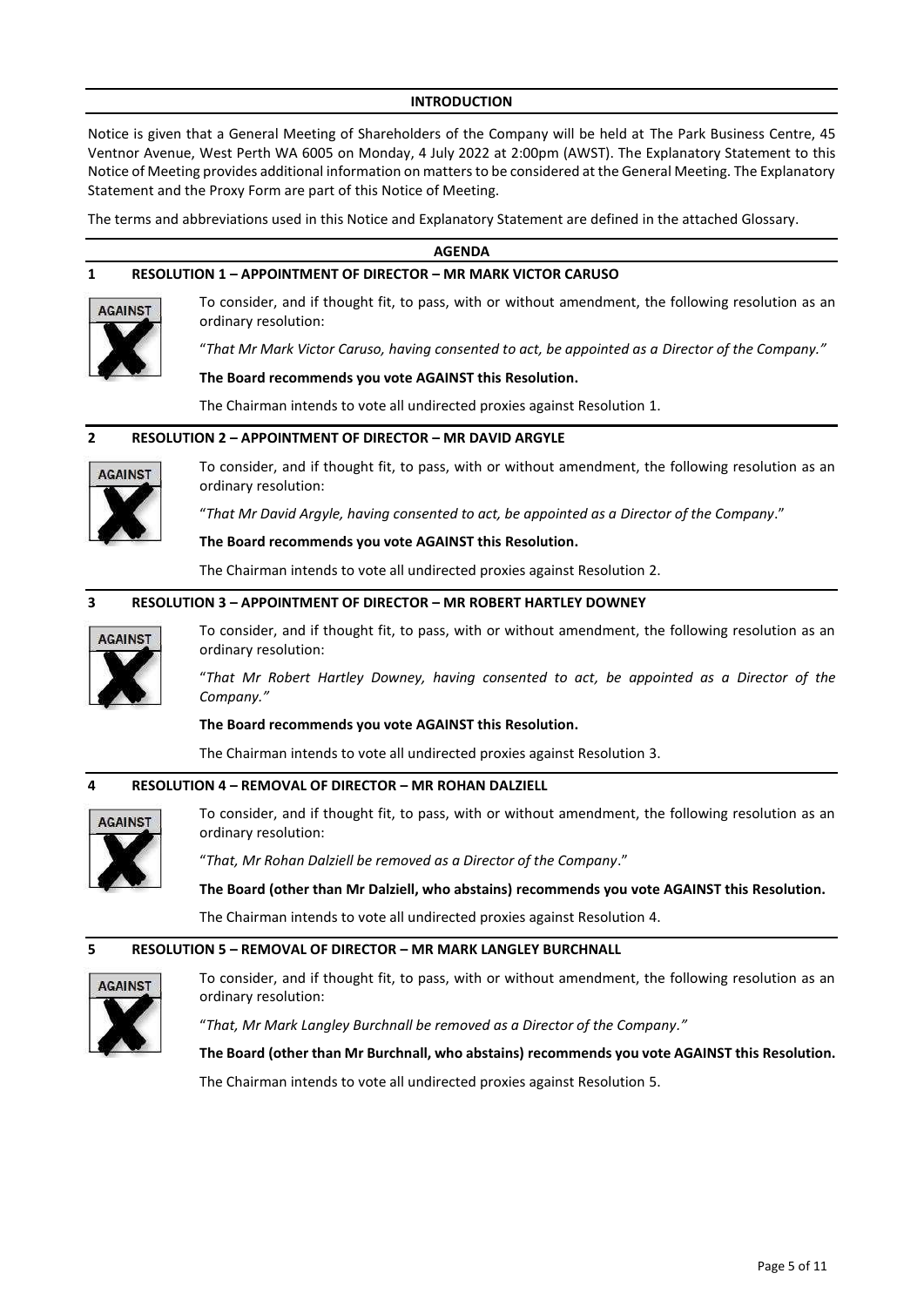| On what basis has the Meeting been<br>called and the resolutions been<br>requested?                                                                                                                  | Any Shareholder (or group of Shareholders) holding more than 5% of the<br>Company's issued capital is entitled to call and arrange to hold a general<br>meeting to have resolutions considered. All Resolutions are being put before<br>the Meeting as a result of a request from the Requisitioning Shareholders who,<br>in aggregate, hold more than 5% of the Shares on issue. |  |  |
|------------------------------------------------------------------------------------------------------------------------------------------------------------------------------------------------------|-----------------------------------------------------------------------------------------------------------------------------------------------------------------------------------------------------------------------------------------------------------------------------------------------------------------------------------------------------------------------------------|--|--|
| Why<br><b>Requisitioning</b><br>do<br>the<br>Shareholders wish to remove Mr<br>Dalziell and Mr Burchnall from the<br>Board, and see Mr Caruso, Mr Argyle<br>and Mr Downey appointed to the<br>Board? | The Requisitioning Shareholders have provided a statement under section<br>249P of the Corporations Act which is set out in Annexure A to this Notice of<br>Meeting, which sets out their reasons for seeking to remove Messrs Dalziell<br>and Burchnall from the Board as well as their reasons for wanting Messrs<br>Caruso, Argyle and Downey appointed to the Board.          |  |  |
| Why do your Directors recommend<br>you vote against all Resolutions?                                                                                                                                 | The Board recommends Shareholders vote <b>AGAINST</b> all Resolutions put<br>forward by the Requisitioning Shareholders for the reasons set out in the<br>Board Statement to Shareholders which is included in this Notice of Meeting.                                                                                                                                            |  |  |

The Directors have determined pursuant to regulation 7.11.37 of the *Corporations Regulations 2001* (Cth) that the persons eligible to vote at the Meeting are those who are registered as Shareholders of the Company at 5pm (AWST) on Saturday, 2 July 2022.

**By Order of the Board**

DR  $\sim$ 

**Dale Hanna** Company Secretary 24 May 2022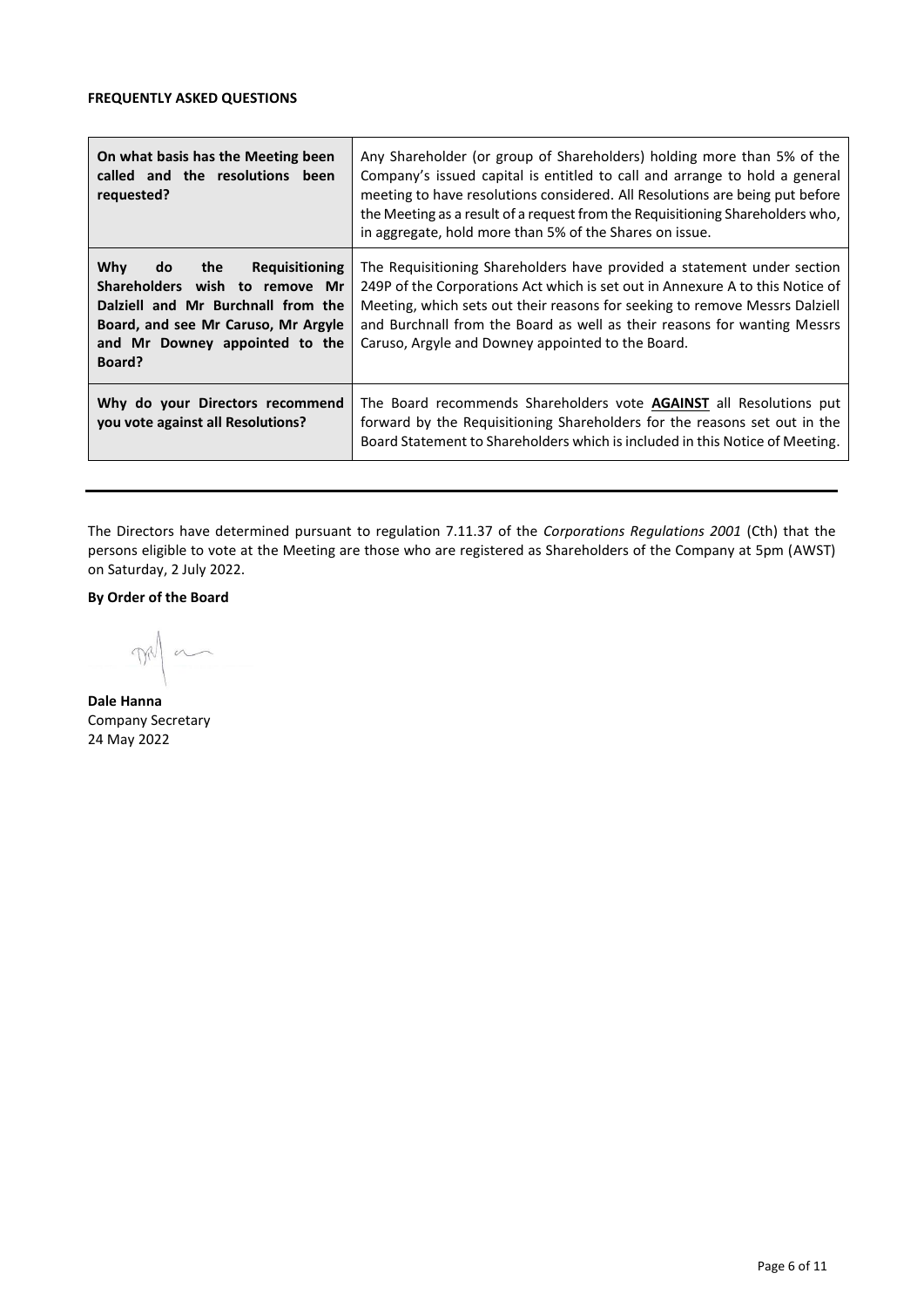#### **EXPLANATORY STATEMENT**

This Explanatory Statement has been prepared for the information of Shareholders of Twenty Seven Co. Limited (**Company**) in connection with the business to be conducted at the General Meeting of the Company to be held at The Park Business Centre, 45 Ventnor Avenue, West Perth WA 6005 on Monday, 4 July 2022 commencing at 2:00pm (AWST).

This Explanatory Statement should be read in conjunction with the accompanying Notice of Meeting. The purpose of this Explanatory Statement is to provide information which the Directors believe to be material to Shareholders in deciding whether or not to pass the Resolutions in the Notice of Meeting.

A Shareholder-specific Proxy Form has been dispatched with the Notice of Meeting and Explanatory Statement.

#### **1 BACKGROUND**

On 5 May 2022, three of the Company's registered shareholders – being Gold Terrace Pty Ltd, Regional Management Pty Ltd ATF <Cancello Super Fund> and Kevin Anthony Leo and Leticia Leo ATF <Leo Super> (the **Requisitioning Shareholders**) – representing approximately 5.02% of the Company's issued Share capital, lodged with the Company a notice under s249D of the Corporations Act requesting that the Company call a meeting of shareholders at which five resolutions are to be considered concerning the composition of the Board.

In compliance with the above, the Company has issued this Notice of Meeting in which is included the following items:

- Resolution 1 Appointment of new Director Mr Mark Victor Caruso;
- Resolution 2 Appointment of new Director Mr David Argyle;
- Resolution 3 Appointment of new Director Mr Robert Hartley Downey;
- Resolution 4 Removal of current Director Mr Rohan Dalziell; and
- Resolution 5 Removal of current Director Mr Mark Langley Burchnall.

The Directors the subject of a removal Resolution, being Mr Rohan Dalziell and Mr Mark Langley Burchnall, as well as Mr Timothy John Armstrong (who is not the subject of a removal Resolution), are unanimous in recommending that Shareholders vote **AGAINST** all five Resolutions (other than Mr Dalziell abstaining from making a recommendation on Resolution [4](#page-6-0) and Mr Burchnall abstaining from making a recommendation on Resolutio[n 5\)](#page-6-1).

Voting by the majority of Shareholders in accordance with the recommendation of your Directors will result in a Board comprising **Mr Rohan Dalziell, Mr Mark Langley Burchnall and Mr Timothy John Armstron**g (i.e. retention of the current Board).

Voting by the majority of Shareholders contrary to the recommendation of your Directors will result in a Board comprising **Mr Mark Victor Caruso, Mr David Argyle and Mr Robert Hartley Downey,** as well as **Mr Timothy John Armstrong**.

The key issues that the Board considers critical to Shareholders making a decision on how to vote in respect of the Resolutions are discussed in the Board Statement which commences on page 2 of this Notice of Meeting.



**The Board considers that the proposed Resolutions are not in the best interests of the Company. Accordingly, the Board recommends** (other than Mr Dalziell abstaining from making a recommendation on Resolution [4](#page-6-0) and Mr Burchnall abstaining from making a recommendation on Resolution [5\)](#page-6-1) **that Shareholders VOTE AGAINST the Resolutions set out in this Notice of Meeting.**

#### **2 RESOLUTION [1](#page-6-2) - APPOINTMENT OF DIRECTOR – MR MARK VICTOR CARUSO**

Resolutio[n 1](#page-6-2) is for the appointment of Mr Mark Victor Caruso as a Director.

Details regarding Mr Caruso and his knowledge, skills, experience, fitness and propriety or competency to act as a Director are set out in the Members' Statement at Annexure A to this Notice of Meeting.



#### **Board Recommendation**

The Board does not support the appointment of Mr Mark Victor Caruso as a Director and recommends that Shareholders **VOTE AGAINST** Resolution [1.](#page-6-2) Information as to why your Directors recommend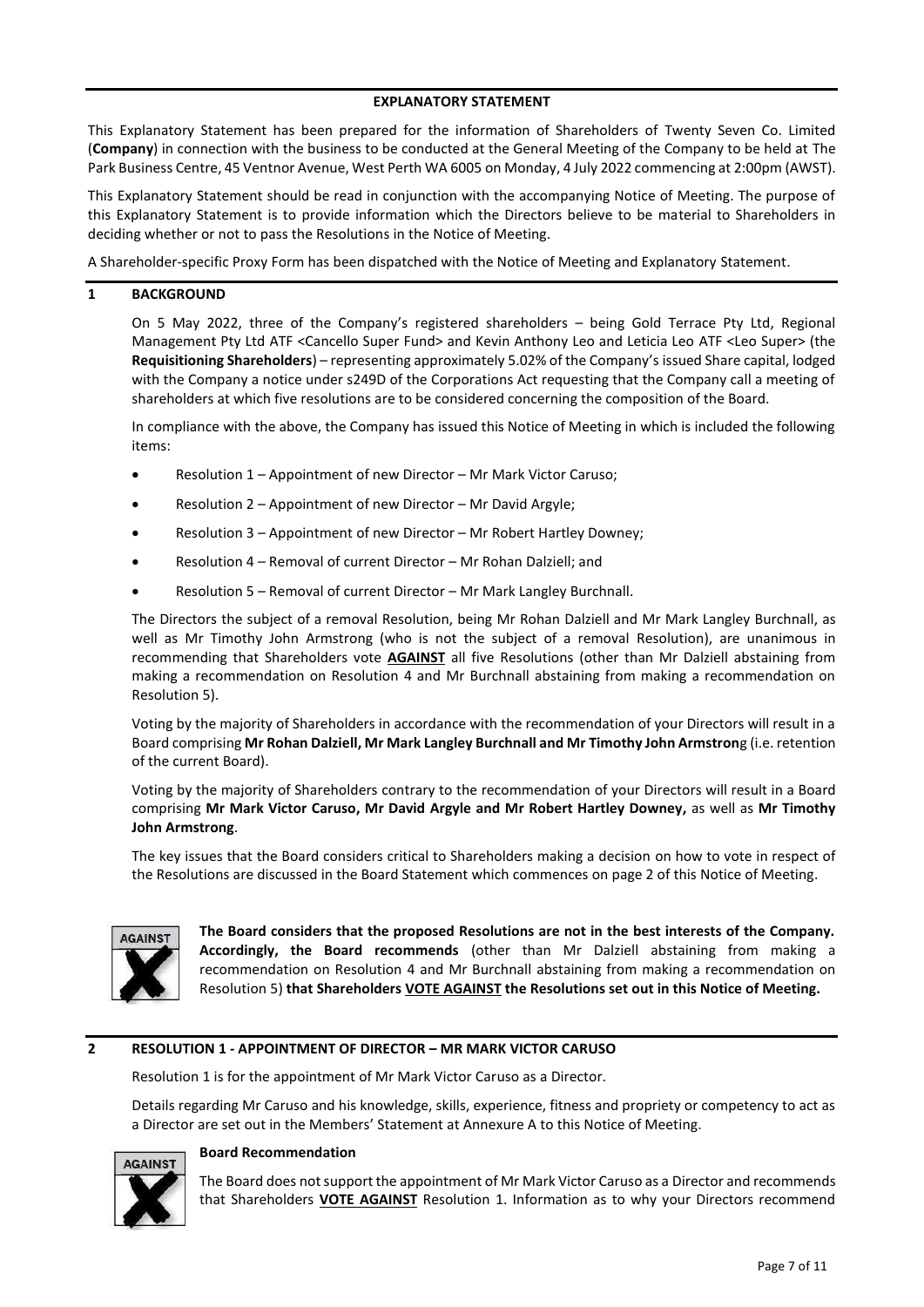Shareholders vote against the appointment of Mr Caruso as a Director is set out in detail in the Board Statement which is included in this Notice of Meeting.

**Your Chairman does not support this Resolution and will be voting all Shares held AGAINST the appointment of Mr Mark Victor Caruso as a Director.**

#### **3 RESOLUTION [2](#page-6-3) - APPOINTMENT OF DIRECTOR - MR DAVID ARGYLE**

Resolutio[n 2](#page-6-3) is for the appointment of Mr David Argyle as a Director.

Details regarding Mr Argyle and his knowledge, skills, experience, fitness and propriety or competency to act as a Director are set out in the Members' Statement at Annexure A to this Notice of Meeting.

#### **Board Recommendation AGAINST**

The Board does not support the appointment of Mr David Argyle as a Director and recommends that Shareholders **VOTE AGAINST** Resolution [2.](#page-6-3) Information as to why your Directors recommend Shareholders vote against the appointment of Mr Argyle as a Director is set out in detail in the Board Statement which is included in this Notice of Meeting.

**Your Chairman does not support this Resolution and will be voting all Shares held AGAINST the appointment of Mr David Argyle as a Director.**

#### **4 RESOLUTION [3](#page-6-4) - APPOINTMENT OF DIRECTOR - MR ROBERT HARTLEY DOWNEY**

Resolutio[n 3](#page-6-4) is for the appointment of Mr Robert Hartley Downey as a director.

Details regarding Mr Downey and his knowledge, skills, experience, fitness and propriety or competency to act as a Director are set out in the Members' Statement at Annexure A to this Notice of Meeting.



#### **Board Recommendation**

The Board does not support the appointment of Mr Robert Hartley Downey as a Director and recommends that Shareholders **VOTE AGAINST** Resolution [3.](#page-6-4) Information as to why your Directors recommend Shareholders vote against the appointment of Mr Downey as a Director is set out in detail in the Board Statement which is included in this Notice of Meeting.

**Your Chairman does not support this Resolution and will be voting all Shares held AGAINST the appointment of Mr Robert Hartley Downey as a Director.**

#### **5 RESOLUTION [4](#page-6-0) - REMOVAL OF DIRECTOR - MR ROHAN DALZIELL**

Resolution [4](#page-6-0) is for the removal of Mr Rohan Dalziell as a director.

Mr Dalziell was appointed as a non-executive Director on 9 September 2021.

Mr Dalziell is a Wealth Adviser and representative of Canaccord Genuity in Perth. Prior to joining Canaccord in 2017, Mr Dalziell spent 24 years in Hong Kong working for global investment banks as an investment analyst, Head of Research and in various senior management positions. Mr Dalziell completed a Bachelor of Economics at the University of Western Australia, is an Australian Certified Practicing Accountant and has a Professional Diploma in Stockbroking.

Mr Dalziell has vast experience in the financial services industry combined with a deep understanding of capital markets and junior exploration companies. Mr Dalziell previously sat on the board of Victory Mines Limited.



#### **Board Recommendation**

The Board does not support the removal of Mr Rohan Dalziell as a Director and recommends (other than Mr Dalziell, who abstains) that Shareholders **VOTE AGAINST** Resolution [4.](#page-6-0) Information as to why your Directors, Mr Dalziell abstaining, recommend Shareholders vote against the removal of Mr Dalziell as a Director is set out in detail in the Board Statement which is included in this Notice of Meeting.

**Your Chairman does not support this Resolution and will be voting all Shares held AGAINST the removal of Mr Rohan Dalziell as a Director.**

#### **6 RESOLUTION [5](#page-6-1) - REMOVAL OF DIRECTOR - MR MARK LANGLEY BURCHNALL**

Resolution [5](#page-6-1) is for the removal of Mr Mark Langley Burchnall as a director.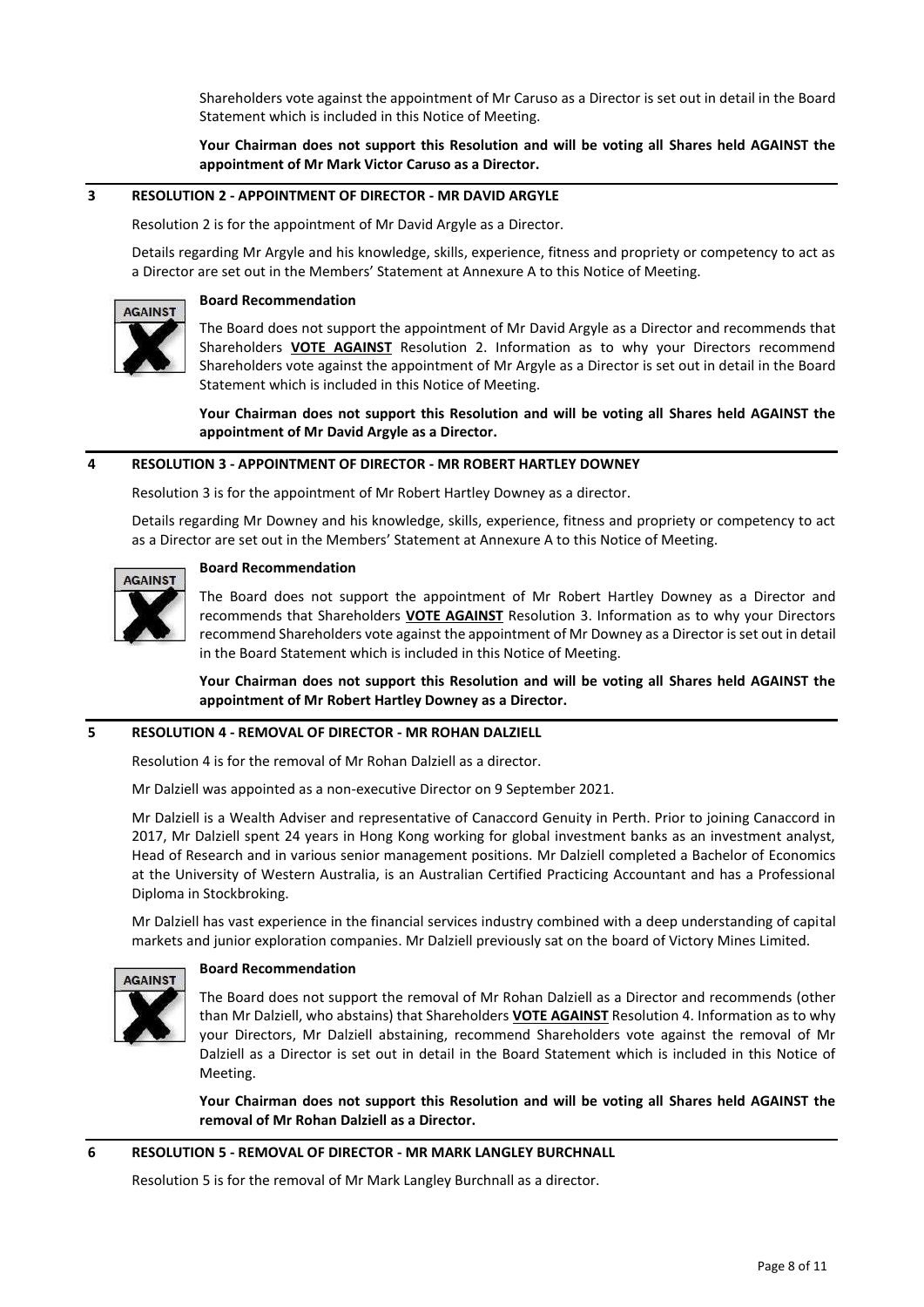Mr Burchnall was appointed as an independent non-executive Director on 12 April 2019 and is also Chairman of the Company's Audit & Risk Committee.

Mr Burchnall is a corporate lawyer with over 20 years' experience in the mining and natural resources industry. He is currently a director of Perth boutique law firm Murcia Pestell Hillard and previously worked for a number of top-tier Australian law firms including Allens and Clayton Utz.

Mr Burchnall's experience also includes having worked for several years in executive roles with publicly listed exploration and mining companies, both in Australia and the UK, including having held either senior managerial or board-level roles (variously as a Non-Executive, Executive and Managing Director) for companies including Sylvania Platinum (AIM), Nyota Minerals (ASX/AIM), Washington Resources (ASX), Carlton Resources (AIM) and Bezant Resources (AIM).



#### **Board Recommendation**

The Board does not support the removal of Mr Mark Langley Burchnall as a director of the Company and recommends (other than Mr Burchnall, who abstains) that Shareholders **VOTE AGAINST** Resolutio[n 5.](#page-6-1) Information as to why your Directors, Mr Burchnall abstaining, recommend Shareholders vote against the removal of Mr Burchnall as a Director is set out in detail in the Board Statement which is included in this Notice of Meeting.

**Your Chairman does not support this Resolution and will be voting all Shares held AGAINST the removal of Mr Mark Langley Burchnall as a Director.**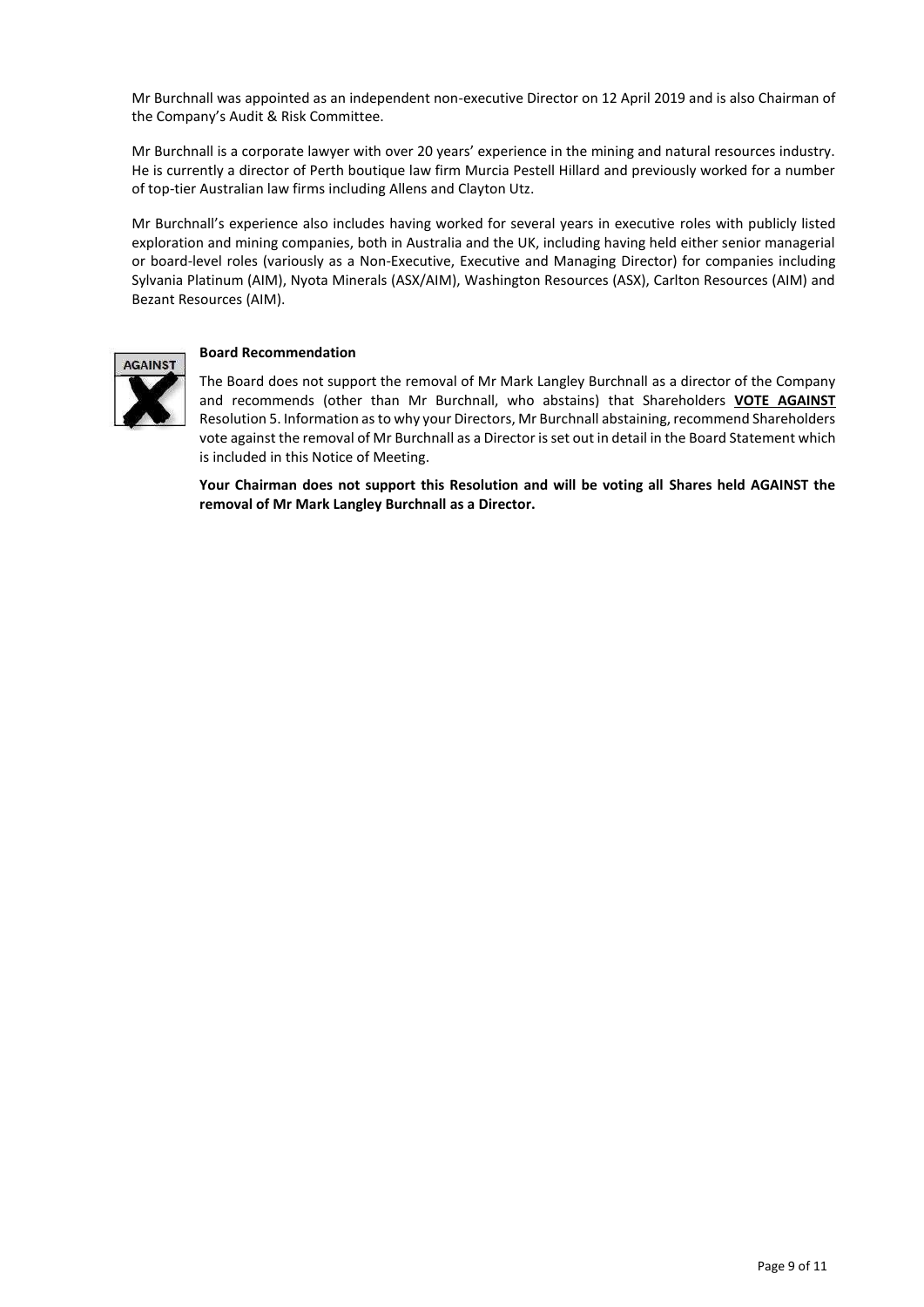**ASX** means ASX Limited ABN 98 008 624 691 and, where the context permits, the Australian Securities Exchange operated by ASX Limited.

**AWST** means Western Standard Time as observed in Perth, Western Australia.

**Board** means the Directors acting as the board of directors of the Company or a committee appointed by such board of directors.

**Board Statement** means the statement issued by the Board relating to the proposed Resolutions, as set on page 2 of this Notice of Meeting.

**Chairman** means the person acting as chairman of the Meeting from time to time.

**Company** or **TSC** means Twenty Seven Co. Limited ACN 119 978 013.

**Corporations Act** means the *Corporations Act 2001* (Cth).

**Director** means a current director of the Company.

**Explanatory Statement** means the Explanatory Statement accompanying the Notice of Meeting.

**General Meeting** or **Meeting** means the meeting convened by the Notice of Meeting.

**Members' Statement** means the statement provided by the Requisitioning Shareholders pursuant to section 249P of the Corporations Act, which is set out in Annexure A to this Notice of Meeting.

**Notice** or **Notice of Meeting** means the notice of meeting which forms part of this Explanatory Statement.

**Proxy Form** means the enclosed appointment of proxy form.

**Requisitioning Shareholders** means Gold Terrace Pty Ltd, Regional Management Pty Ltd ATF <Cancello Super Fund> and Kevin Anthony Leo and Leticia Leo ATF <Leo Super>.

**Resolutions** means the resolutions set out in the Notice.

**Share** means a fully paid ordinary share in the capital of the Company.

**Shareholder** means a registered holder of a Share.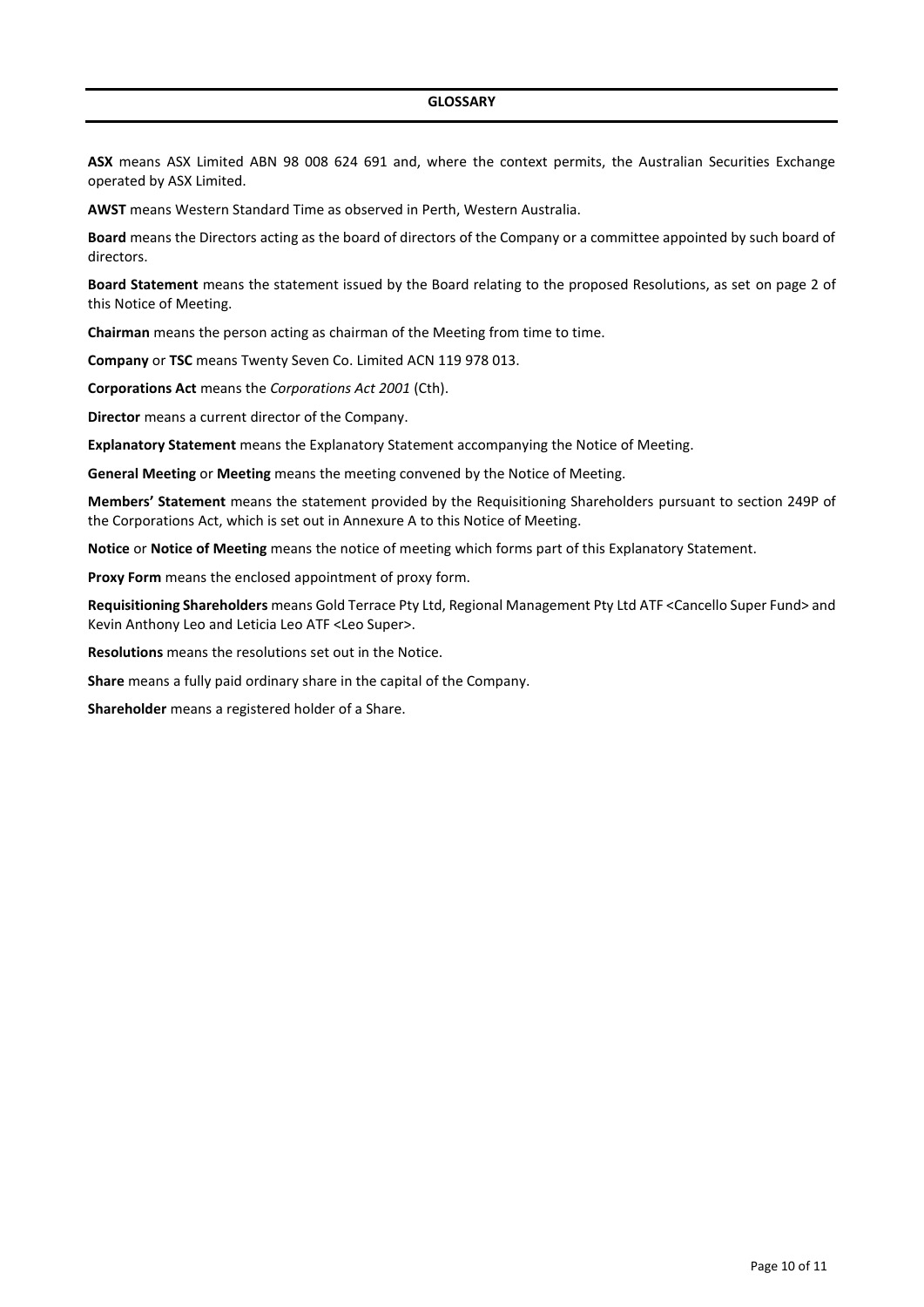[*This page has been intentionally left blank – please see next page.*]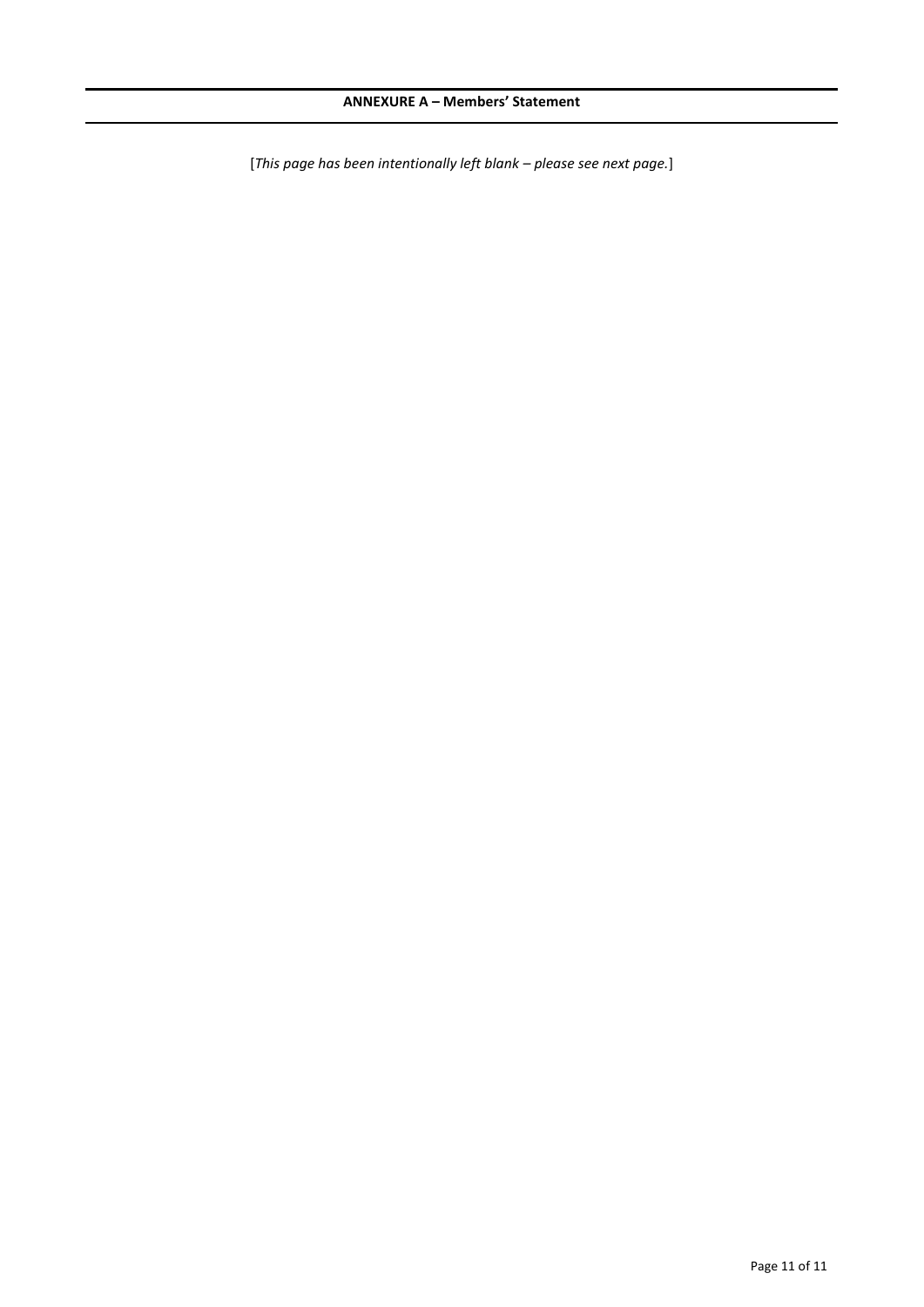# **TWENTY SEVEN CO. LIMITED**

# **STATEMENT TO THE SHAREHOLDERS OF TWENTY SEVEN CO LIMITED ACN 119 978 013 ("TSC") PURSUANT TO SECTION 249P**  *CORPORATIONS ACT* **2001 (CTH)**

### Dear Shareholder

A general meeting of the shareholders of Twenty Seven Co Limited (**TSC** or the **Company**) is to be convened to consider the proposed removal of existing directors, Mr Grant Burchnall and Mr Rohan Dalziell and to appoint Messrs Mark Caruso, David Argyle and Robert Downey as new directors.

The requisitioning shareholders Gold Terrace Pty Ltd ACN 601 177 619, Regional Management Pty Ltd ACN 106 755 622 ATF <Cancello Super Fund> and Mr Kevin Anthony Leo and Mrs Leticia Leo ATF <Leo Super> ("**Requisition Shareholders**") believe that the Company's performance over recent years under the stewardship of the current Board has been disappointing, and that change is necessary before the Company's value declines irreversibly.

The Requestion Shareholders give the following statement in connection with the general meeting of TSC to be convened pursuant to section 249D of the Corporations Act 2001.

### **NEW LEADERSHIP REQUIRED TO BENEFIT ALL TSC SHAREHOLDERS**

The TSC 3 year Share Price performance chart below clearly demonstrates a persistent decline in shareholder value. This decline needs to be addressed. The only way this can occur is with a new strategic direction and new industry experienced Board.

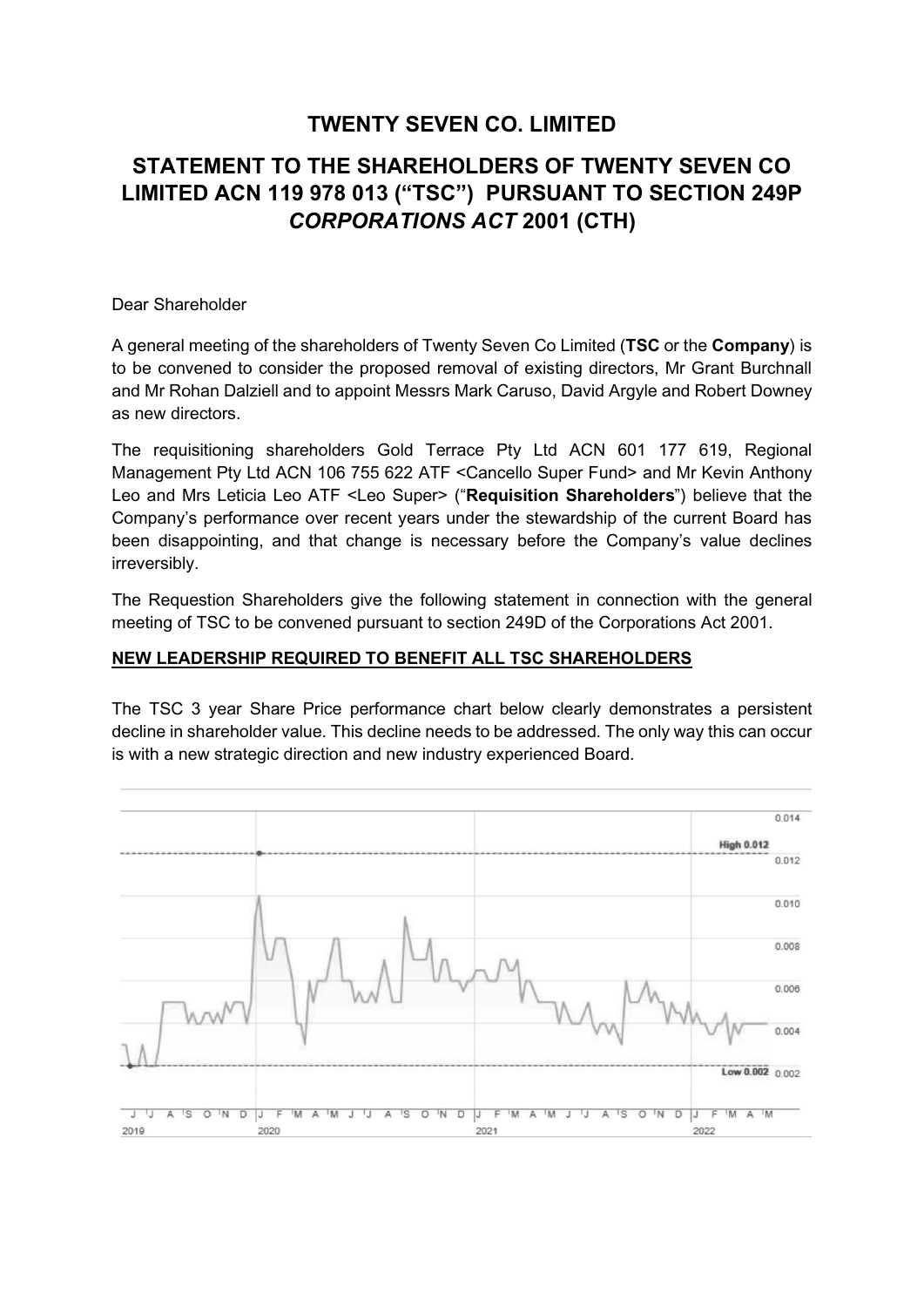The Capital Structure chart below tells a similar story which has resulted in significant dilution of the company's shareholder capital base with little to show in terms of shareholder returns.

Significant asset write-downs have occurred for shareholders under the current Boards tenure as detailed below and the ongoing commitment to the assets needs to be considered moving forward.

The write down featured in the 30 June 2021 Annual Report:

*"The net loss of the Group for the year was \$3,387,463 (2020: \$1,055,176) and includes mineral exploration impaired and written off \$2,395,984 (2021: \$311,452)".*

This above-mentioned loss was a write down of the NSW assets from the Company's previous "Nomad Deal".

The company's last transaction, the "Oz Gold" deal, has not delivered in scale nor is it prospectively substantial enough to bring benefit to shareholders, as the share price suggests.

Unfortunately, neither of these transactions have added any value to shareholders whist incurring substantial corporate and legal fees corporate/legal fees. In addition the departure of two CEOs is not only destabilising and disruptive but must bring into question the due diligence approach and a disconnected relationship between Executive management and the Board.

It is incumbent of Board to oversee the implementation of a strategic plan as presented by management for the benefit of all shareholders.

Shareholders have been given a clear choice continue to stuck in the small cap doldrums for the "3rd time lucky" transaction or vote for a positive change.

Furthermore, the chart below shows the number of ordinary shares issued along the way for TSC. Shares issued have close to doubled over the last couple of years, again, for no benefit to ordinary shareholders.

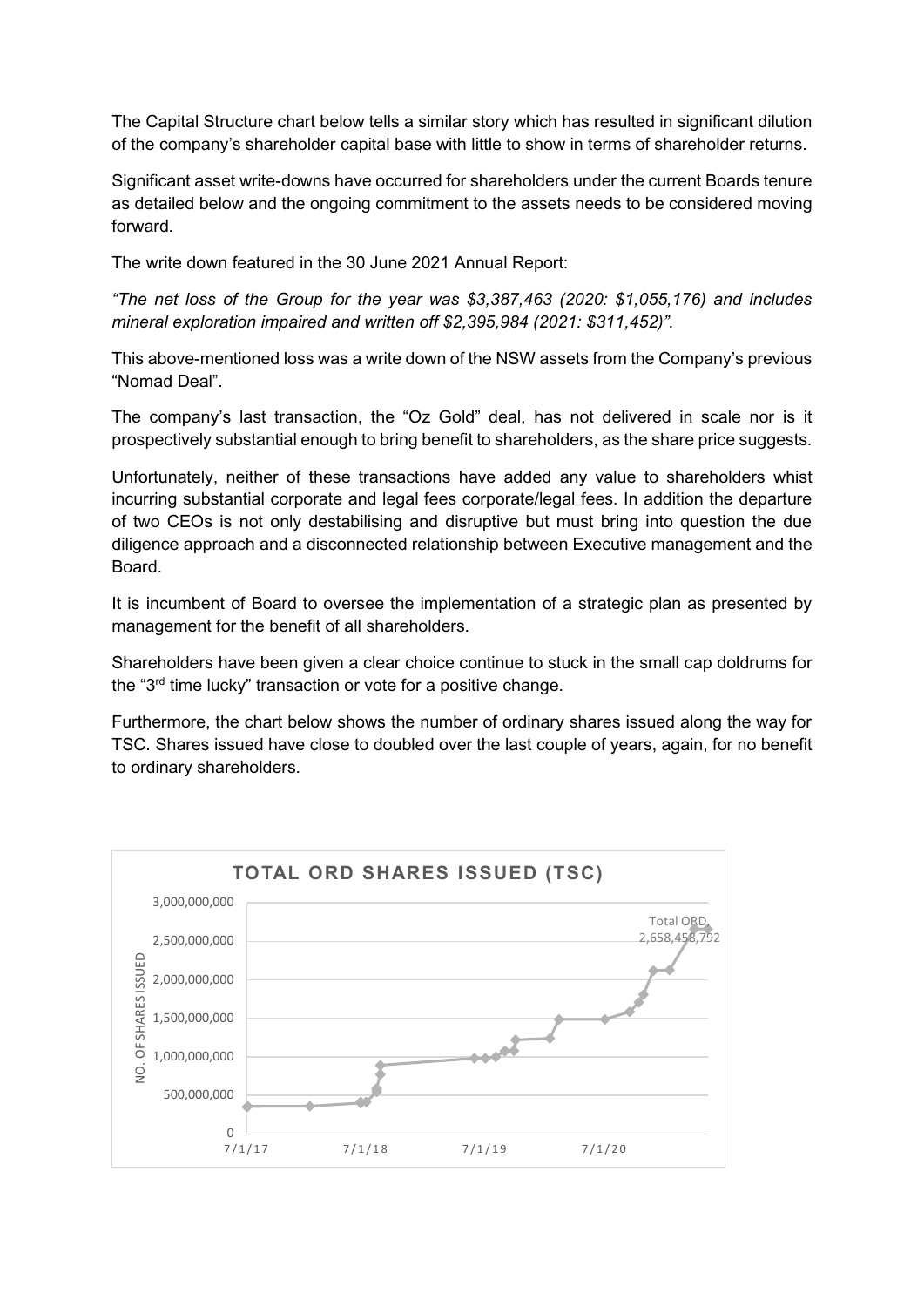# **The Solution:**

# **APPOINT NEW BOARD MEMBERS TO REINVIGORATE TSC FOR THE BENEFIT OF ALL SHAREHOLDERS**

We believe that the Company is in need of new management and leadership, with a revitalised Board of directors that is focused on maximising shareholder value.

The new board, led by Mark Caruso who will assume the role of Chairperson has more than 40 years' experience in delivering value to shareholders of ASX listed companies.

Mr Caruso comes from a successful generational family civil engineering, contract mining business that has been operating for over 40 years. Mr Caruso served as the Executive Chairman of Allied Gold, leading the company to London and Toronto Stock Exchange listings and ultimately a \$1.2 billion dollar merger with St Barbara in 2012. He also presided over the Executive Chairmanship/CEO of MRC which owned operated the world class Tormin Heavy Minerals sand assets and successfully, under his stewardship, diversified into the battery mineral sector by acquiring the highest grade.In addition, Mr Caruso has proven track record and ability to raise capital via debt or equity from local international investment jurisdictions.

Mr David Argyle has extensive international multi commodity exposure with a specific experience in phosphate, oil and gas.

Mr Robert Downey adds a wealth of experience in ASX public company law and governance across all sectors.

The intention would be to expand the Board once the strategic review and asset acquisitions have occurred with further professional and technical expertise.

The success in adding public company shareholder value has been done by international diversified and disciplined resource project generation, development, and operational management.

Through its extensive network and resource management experience, the new board group aims to transform TSC into meaningful mid cap West Australian focused resources Company.

As well as maximising value for shareholders from existing assets, the Company will have access to an extensive network capable of bringing forward advanced greenfield brownfield precious metal and strategic battery metal projects. This diversification will provide an outstanding opportunity for all shareholders to achieve returns, even during a volatile market period.

A new board will immediately use all of its extensive experience to urgently attend to the following priorities: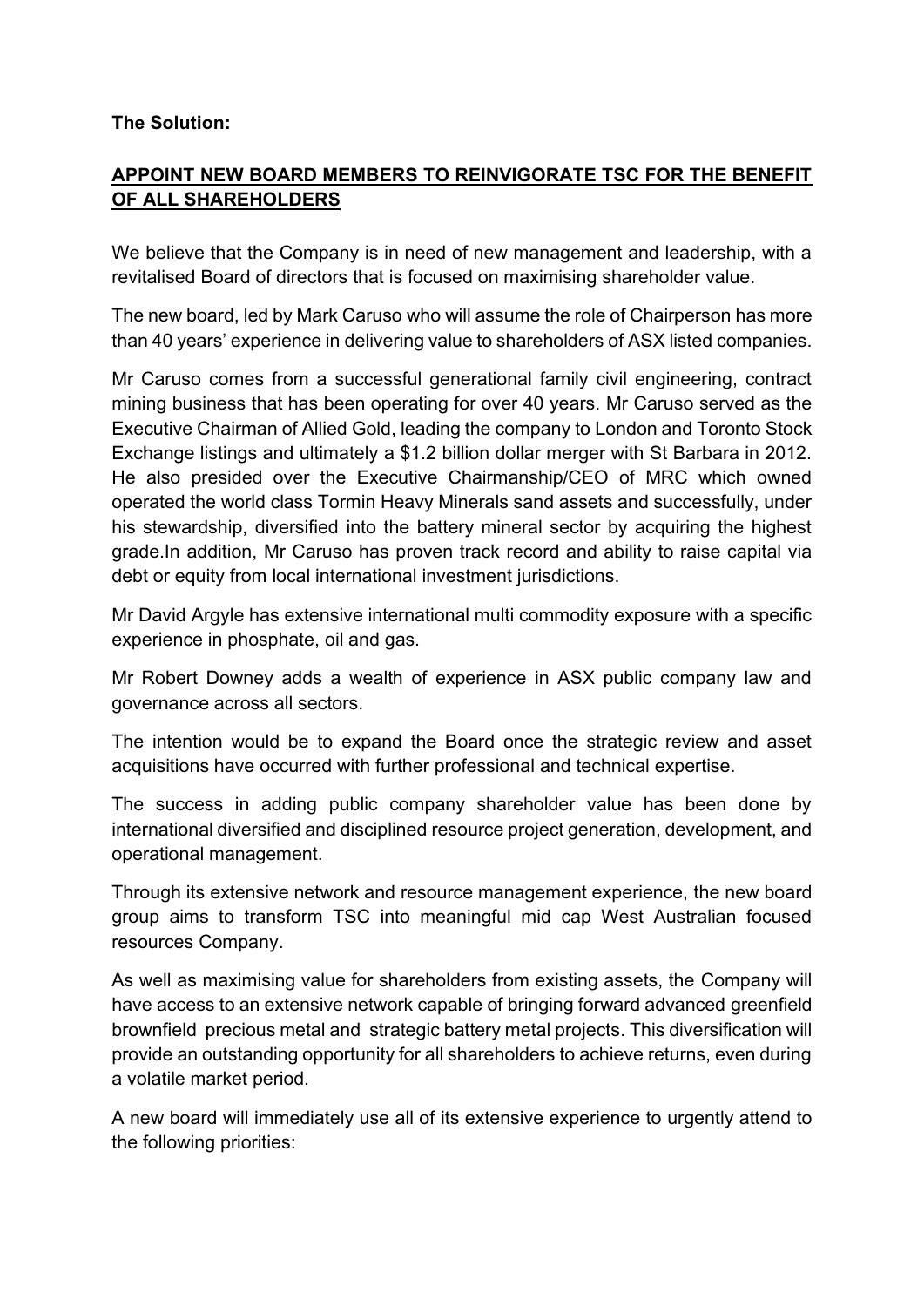- Undertake a strategic review of all current projects in the TSC portfolio, presenting options to maximise their value for existing shareholders.
- Within three months present the company and shareholders with advanced battery material and/or precious metal projects for consideration.
- Present the Company with a strategy to manage corporate expenses and address the current capital structure with a view to being able to fund further development or acquisition.

We ask you to vote with us, as fellow shareholders, in removing Mr Burchnall and Mr Dalzell and appointing Messrs Caruso, Argyle and Downey. Messrs Caruso, Downey and Argyle have significant experience as directors of ASX listed mineral explorers and have been instrumental in turning around the fortunes of a number of struggling companies in the past. They will ensure that the Company is governed appropriately and for the benefit of all shareholders.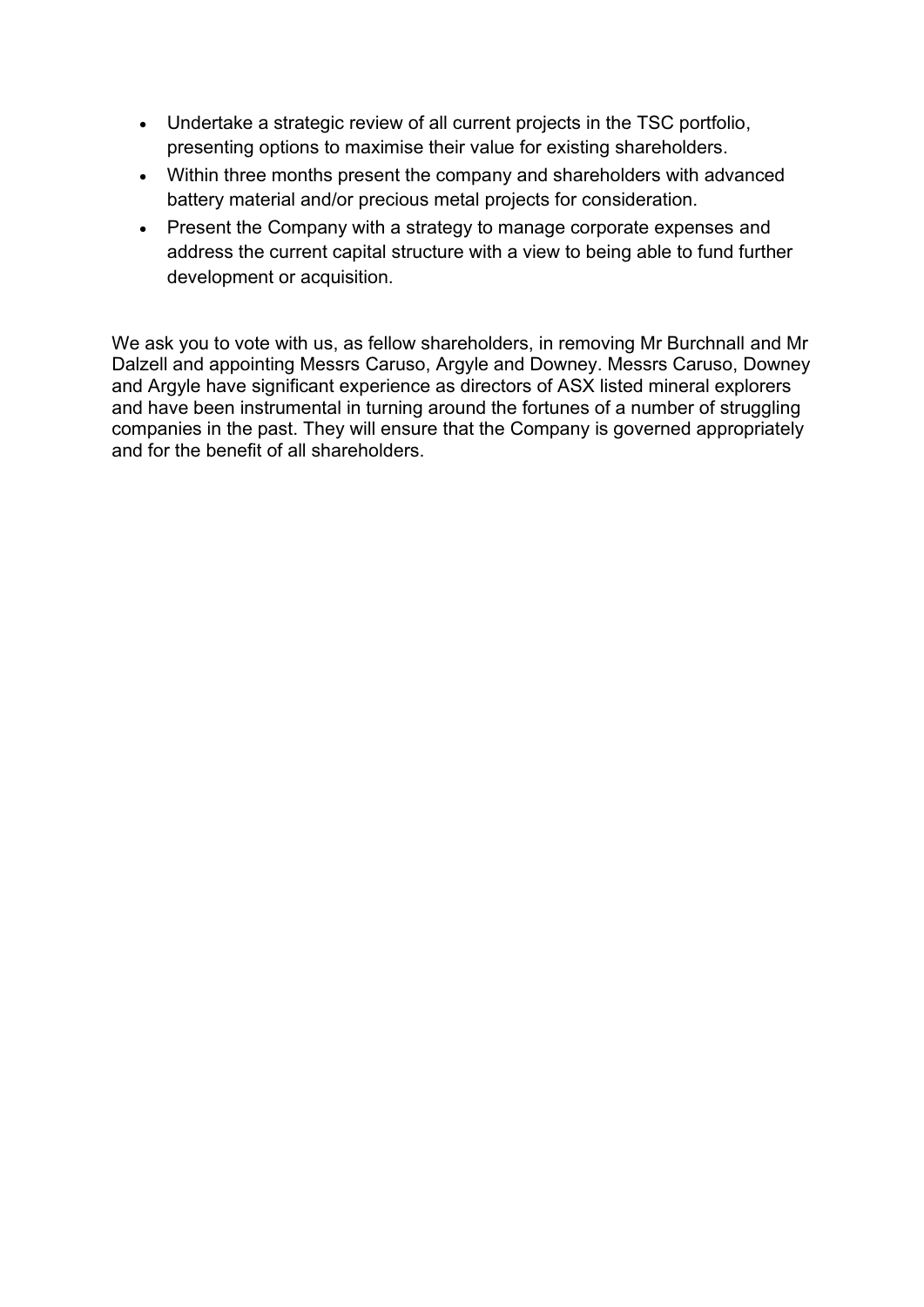

**Need assistance?**



**Phone:** 1300 652 178 (within Australia) +61 3 9415 4000 (outside Australia)

**Online:** www.investorcentre.com/contact

TSC MR SAM SAMPLE FLAT 123 123 SAMPLE STREET THE SAMPLE HILL SAMPLE ESTATE SAMPLEVILLE VIC 3030



## **YOUR VOTE IS IMPORTANT**

For your proxy appointment to be effective it must be received by **2:00pm (AWST) on Saturday, 2 July 2022.**

# **Proxy Form**

### **How to Vote on Items of Business Lodge your Proxy Form:**

All your securities will be voted in accordance with your directions.

#### **APPOINTMENT OF PROXY**

**Voting 100% of your holding:** Direct your proxy how to vote by marking one of the boxes opposite each item of business. If you do not mark a box your proxy may vote or abstain as they choose (to the extent permitted by law). If you mark more than one box on an item your vote will be invalid on that item.

**Voting a portion of your holding:** Indicate a portion of your voting rights by inserting the percentage or number of securities you wish to vote in the For, Against or Abstain box or boxes. The sum of the votes cast must not exceed your voting entitlement or 100%.

**Appointing a second proxy:** You are entitled to appoint up to two proxies to attend the meeting and vote on a poll. If you appoint two proxies you must specify the percentage of votes or number of securities for each proxy, otherwise each proxy may exercise half of the votes. When appointing a second proxy write both names and the percentage of votes or number of securities for each in Step 1 overleaf.

**A proxy need not be a securityholder of the Company.**

#### **SIGNING INSTRUCTIONS FOR POSTAL FORMS**

**Individual:** Where the holding is in one name, the securityholder must sign.

**Joint Holding:** Where the holding is in more than one name, all of the securityholders should sign.

Power of Attorney: If you have not already lodged the Power of Attorney with the registry, please attach a certified photocopy of the Power of Attorney to this form when you return it.

**Companies:** Where the company has a Sole Director who is also the Sole Company Secretary, this form must be signed by that person. If the company (pursuant to section 204A of the Corporations Act 2001) does not have a Company Secretary, a Sole Director can also sign alone. Otherwise this form must be signed by a Director jointly with either another Director or a Company Secretary. Please sign in the appropriate place to indicate the office held. Delete titles as applicable.

#### **PARTICIPATING IN THE MEETING**

#### **Corporate Representative**

If a representative of a corporate securityholder or proxy is to participate in the meeting you will need to provide the appropriate "Appointment of Corporate Representative". A form may be obtained from Computershare or online at www.investorcentre.com/au and select "Printable Forms".

**XX**

#### **Online:**

Lodge your vote online at

www.investorvote.com.au using your secure access information or use your mobile device to scan the personalised QR code.

Your secure access information is



**SRN/HIN: I9999999999 Control Number: 999999 PIN: 99999**

For Intermediary Online subscribers (custodians) go to www.intermediaryonline.com

**By Mail:**

Computershare Investor Services Pty Limited GPO Box 242 Melbourne VIC 3001 Australia

**By Fax:**

1800 783 447 within Australia or +61 3 9473 2555 outside Australia



**PLEASE NOTE:** For security reasons it is important that you keep your SRN/HIN confidential.

You may elect to receive meeting-related documents, or request a particular one, in electronic or physical form and may elect not to receive annual reports. To do so, contact Computershare.

\* S0000112<br>S0000112<br>S0000112